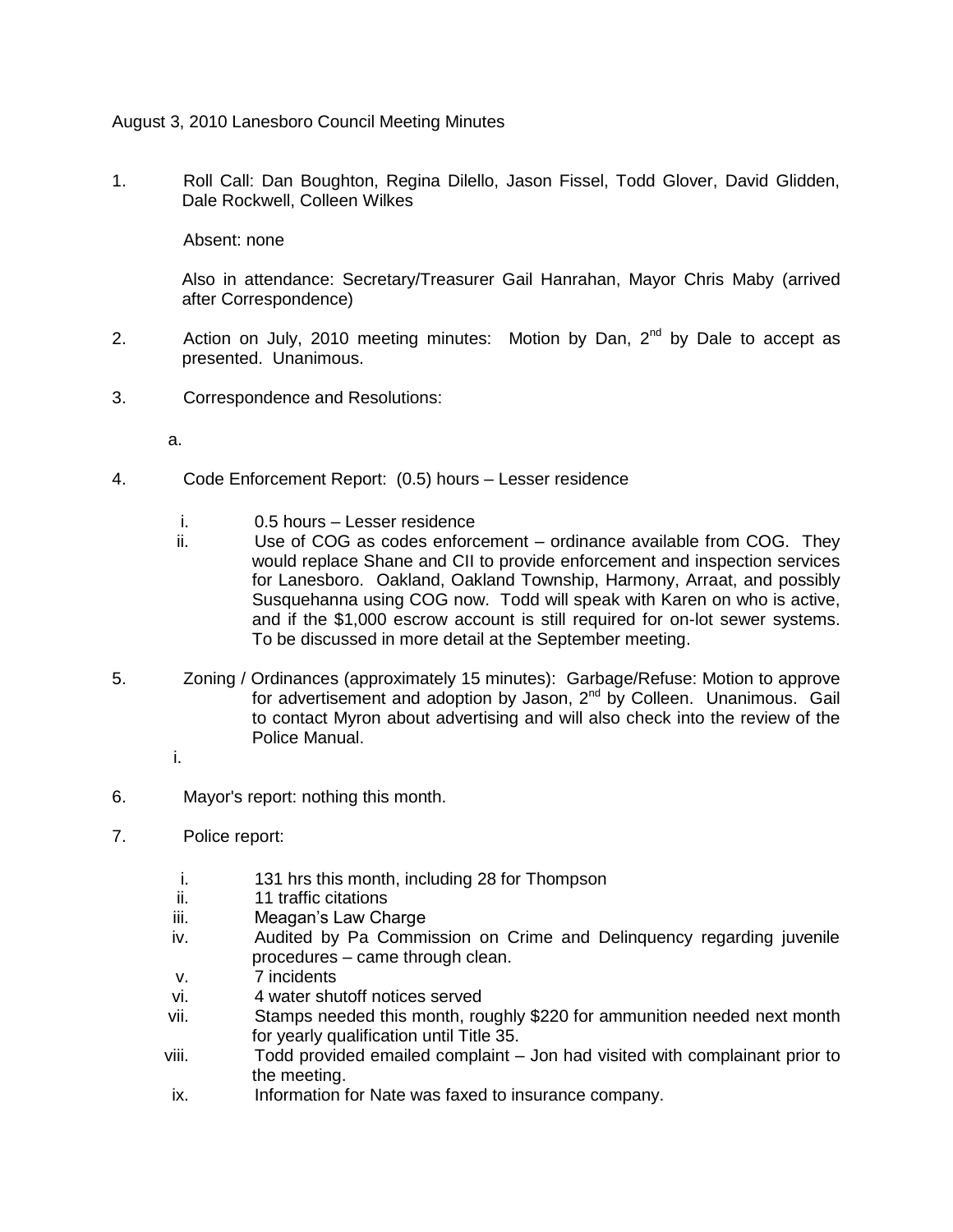- x. Speeding complaint on Jefferson St to be discussed after the meeting.
- xi. Colleen / Dan made Jon aware of high vehicular traffic going into the cemetery. Usually occurs shortly after dusk.
- 8. Streets committee:
	- i. PennDOT will be repairing the end of the road adjacent to Jail Hill. Something will also be done to temporarily fix the ditches along Jail Hill. Far end of road torn up, to be discussed further.
	- ii. Jefferson St Todd explained that he spoke with a Trooper regarding weight ordinances. The trooper explained what needs to be done. Todd is working on this. Follow-up needed with Myron and trooper. Also trying to move up the delay in the hearing from December to something sooner.
	- iii. Todd had a meeting with several people on July 28 regarding the lack of sidewalk and drainage on Jail Hill. Attendees included Lisa Baker, Sandy Major, Ed Zygmut (Chris Carney), Rick Bierry, Brian Baker, Chick Nihen, BobbiJo Tuner, Bronson Stone, and other PennDOT District 4-0 employees. Final design to be finished by 2012 and ready for bid. Lanesboro will be contacting Mrs. Cahill as well as investigating options for the 20% match.
	- iv. Motion by Dale,  $2^{nd}$  by Colleen to patch all holes on the paved streets owned by Lanesboro. Unanimously carried. Also approved Steve Glover to assist with patching, as well as using Community Service time.
	- v. LTAP is having a Posting & Bonding Training Session on August 17 from 8:00 to 3:00 in Tunkhannock. Colleen to attend – will get reimbursed from Lanesboro for the fee if one applies.
- 9. Parks & recreation committee:
	- i. Colleen will provide Gail the donations, Gail will write check.
	- ii. Luciana Park benches in disrepair. Anything beyond fix will be removed.
- 10. Refuse committee:
	- i. Front air line broke, repaired by Mad Dog. Need a bill from Cleveland's for other repairs, plus the bill from Mad Dog.
- 11. Community Center:
	- i. \$300 in income this month.
	- ii. Gail cleaned up kitchen. Dishes to be sold at the yard sale.
	- iii. Contract revised, now being used.
	- iv. Switched to digital meter for PAWC. Allows for drive-by reading.
	- v. Some lights changed, others ordered and will be in shortly.
- 12. Community Yard Sale: to be advertised on Adams Cable, on August 14 and 15. Flyers will be published and distributed tomorrow. Colleen to donate the cost of advertising in the Transcript.
- 13. Bill review: pay as funds allow.
- 14. Old business discussed throughout the meeting.
- 15. New Business. none